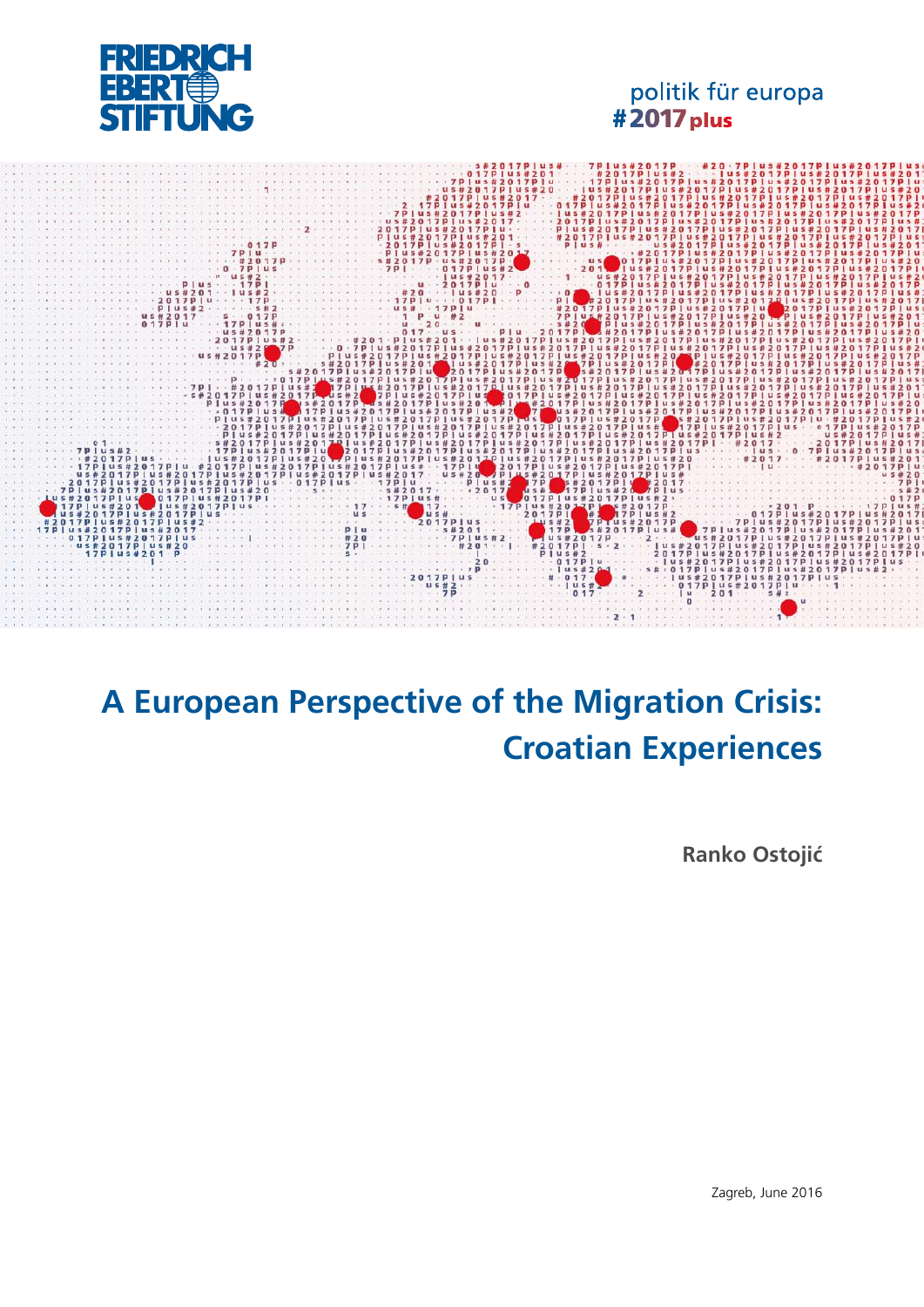

#### **Ranko Ostojić**

Member of the Croatian Parliament President of the Parliamentary Committee on Internal Policy and National Security

#### The Croatian Experience in the Migration Crisis 2015 and 2016

The migration crisis in the Republic of Croatia started on 16 September 2015 in the territory of the Vukovar-Srijem Police Directorate. At that time, the migration wave was diverted from the route towards Hungary to the town of Tovarnik over the "green border". On this day more than 1.600 persons, all migrants, were diverted. On the second day of the migration crisis, the maximum number of entries was recorded when more than 11.000 migrants targeted the Republic of Croatia, coming from the Republic of Serbia, which was the result of the fact that their shelters in Serbia were vacated and the migrants were transferred in an organized way to the border of Croatia on the territory of the two Police Directorates of Vukovar-Srijem and of Osijek-Baranja. Since the very beginning of the migration crisis, 658.068 migrants have entered Croatia. On average, Croatia has witnessed a rate of nearly 5.500 entries each day.

The level of refugees and migrants coming to Croatia remained high until late 2015. Since the beginning of 2016, the number of migrants coming to Croatia has noticeably declined to a rate of 500 to 2.000 per day, while on some days the number has increased up to 3.000.

The inflow of refugees and migrants along the Western Balkans route presented a challenge that was not solved at just the national level. An international and unified response was necessary in resolving the migration crisis, in order to prevent the occurrence of an unsustainable situation, with possible consequences for Croatia as well. The implementation of activities based on the EU Leaders' Agreement (Juncker Plan), reached on 25 October 2015, did not lead to alleviation.

The continuously high inflow of illegal migrants into the EU along the Balkans route provoked individual member states (Germany, Austria, Slovenia in November and December 2015 and January 2016, Hungary beforehand) to take independent, partial and inadequate police actions aimed at combatting

the current migration crisis. If the neighboring countries had completely closed their borders, the Western and Northern parts of Croatia would have found themselves in a rather challenging situation, where Croatia would have had to provide shelter for numerous migrants, whose numbers would, according to the analytical forecasts (at that time, there was a temporary decline due to bad weather) rise in 2016. On the basis of the Protocol, *Cooperation in the Migration Crisis and Prevention of Illegal Migration*, signed between the Police Directorates of the Ministry of the Interior of the Republic of Croatia and the Ministry of the Interior of the Republic of Serbia on 3 November 2015, the transfer of migrants from the railway station in Šid, Serbia, over to the temporary winter transit centre for migrants in Slavonski Brod, Croatia, towards Dobova, Slovenia, was implemented.

Due to certain partial measures taken by the Austrian and Slovenian Police Authorities, which aimed at singling out "economic" migrants, i.e. those who do not fulfil the prerequisites for receiving international protection, and those who came from countries in which there were no armed conflicts under way, the separation of such migrants from those fleeing conflict zones, such as Syria, was undertaken by the Serbian police in Šid. As a consequence of this measure, Croatia saw a decline in the number of migrants entering the country. This type of profiling, however, is very sensitive and difficult to perform; it inevitably provoked an increase in attempts at illegal border crossings over the Croatian-Serbian border and remaining borders on the migrants' journey. Further action taken by the Austrian and Slovenian Police Authorities, which were most probably encouraged by the Federal Police of the Federal Republic of Germany in December 2015 and early in January 2016, at that point in time, dealt with migrants with false identities and false citizenship, respectively, or migrants without documents or with documents of other persons or with forged travel documents. This policy could result in a massive refusal to transfer migrants and would lead to diverting a considerable number of migrants to attempt at illegally crossing the "green border" (state borders outside official border crossings), which had already taken place in September and October 2015.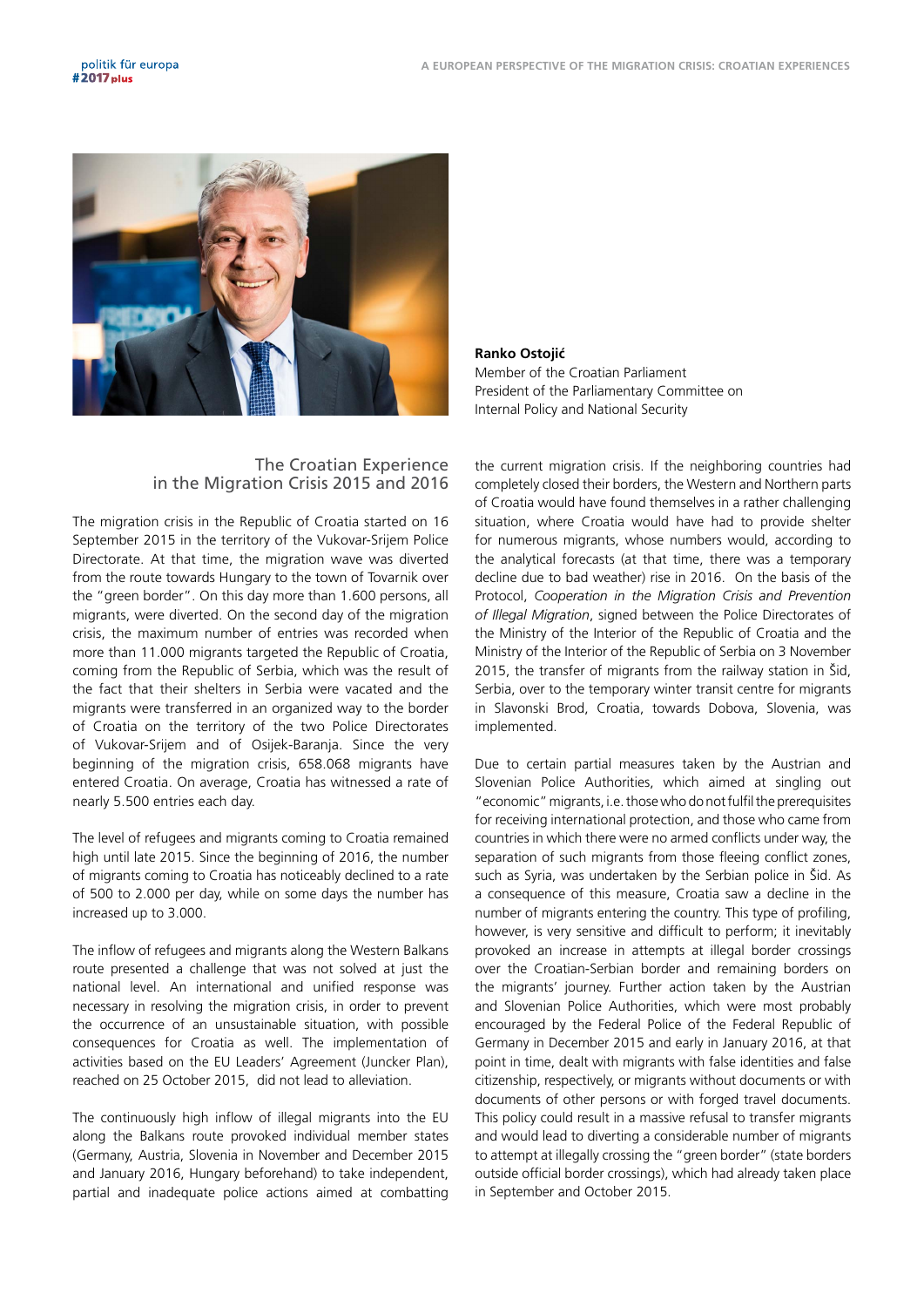On 15 January 2016, the Austrian Liaison Officer to the Republic of Croatia sent, by e-mail, a letter from the Director of the Austrian Federal Police with an offer for a Tripartite (Austria, Slovenia and Croatia) Memorandum of Understanding which clearly was not favorable for Croatia. The letter presented an unsystematic approach towards treating persons who fulfilled the prerequisites for international protection. In this sense the letter could be seen as contrary to international law and the EU Convention for the Protection of Human Rights and Fundamental Freedoms.

The proposed Memorandum implied the secondment of Slovenian and Austrian officers to the Republic of Croatia. These officers would "assist" Croatian police officers in profiling three categories of migrants and ban their entry. These categories were:

- Individuals with false identity
- Individuals without travel documents
- Individuals with forged documents.

In the event that Croatia or other countries on the already established migrant route failed to preform such profiling, the route could become diverted and find it's way through other countries on the EU's external border, especially Bosnia and Herzegovina, thereby making the migration crisis more difficult to control.

# The Registration Procedure and Granting Asylum

The Ministry of the Interior, the Croatian Law Centre, and the staff of other NGOs that deal with the protection of refugees' rights, offered in their everyday, direct contacts with the refugees on the spot information about the possibilities of applying for international protection in Croatia, as well as the procedure of how such protection is granted. For this purpose, they distributed leaflets that were written in different languages and contained valuable information and practical advice on how to seek asylum or subsidiary protection in Croatia. In the temporary winter transit centre for migrants in Slavonski Brod all of the important information concerning the obligation to register, the possibility of expressing one's intention to apply for international protection, shelter, the organization of and the services in the camp (family reunification, medical care) was broadcast on a video wall in Arabic, Farsi and Urdu.

The registration of migrants means taking photographs, establishing their identity and taking fingerprints from persons older than 14 years. On the basis of the registration data a notice on the obligation to voluntarily leave the Republic of Croatia is issued, written in a language for which it is justified to expect that it is understood by the migrant. When the reception centre started its work in Slavonski Brod, the registration procedure was accelerated due to the use of tablets, so that the registration was done digitally and automated.

The Republic of Croatia was ready to enter the relevant data, with respect to the Council Regulation (EU) No. 603/2013 that established the Eurodac system, into the Central Eurodac Unit as soon as Greece, being the first EU country that migrants entered, also fulfilled these provisions. In the first days of the crisis, until 20 September 2015, Croatia fully respected the required procedure.

# The National Political Situation

When the migration crisis started, Croatia was preparing for the parliamentary elections that took place in November 2015. The Government, lead by Prime Minister Zoran Milanović, protected Croatia's national security and effectively managed the crisis. The Minister of the Interior, Ranko Ostojić, was the designated head of the crisis management task force. He performed and monitored all of the activities associated with the migration crisis and daily briefed foreign representatives and the public through the media about the situation in Croatia. The crisis management team showed its full efficiency in its high-quality coordination with NGOs, and safeguarded quick decision-making.

As the parliamentary elections were approaching, the Government had to show that it was able to control the crisis; otherwise, any failure would result in a benefit to the opposition. The issue of migrants started to dominate the political scene. The government position was that Croatia would do its part of the job, enable